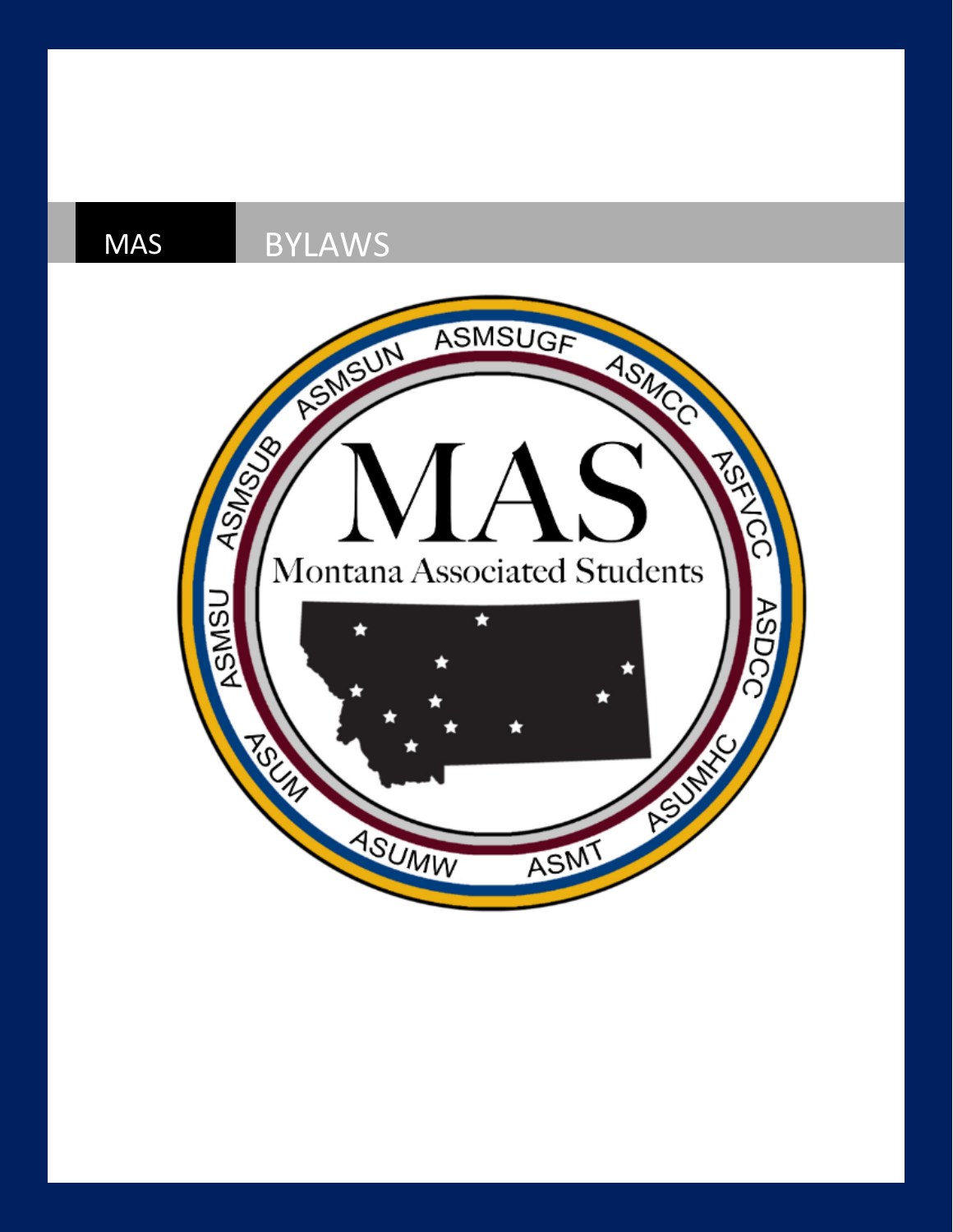# <span id="page-1-0"></span>Table of Contents

| Article 1. |                                              |     |
|------------|----------------------------------------------|-----|
| Section 1  |                                              | 3   |
| Section 2  |                                              | 3   |
| Section 3  |                                              | 3   |
| Article 2. |                                              |     |
| Section 1  | <b>MAS Officers</b>                          | 4   |
| Section 2  | Qualification of MAS Officers                | 4   |
| Section 3  | <b>Officer Duties</b>                        | 4   |
| Article 3. |                                              |     |
| Section 1  | Composition                                  | 6   |
| Section 2  | <b>Qualifications of MAS Council Members</b> | 6   |
| Section 3  | Duties and Responsibilities                  | 6   |
| Section 4  | Quorum                                       | 6   |
| Article 4. |                                              |     |
| Section 1  | <b>General Provisions</b>                    | 8   |
| Section 2  | <b>Executive Council</b>                     | 9   |
| Section 3  | Judicial Council                             | 9   |
| Section 4  | <b>Budgetary Committee</b>                   | 10  |
| Section 5  | <b>Regent Selection Committee</b>            | 10  |
| Section 6  | Lobbyist Hiring Committee                    | 12  |
| Section 7  | <b>Legislative Action Committee</b>          | 12  |
| Article 5. |                                              | .14 |
| Section 1  | <b>Timing of Election</b>                    | 14  |
| Section 2  | Order of Elections                           | 14  |
| Article 6. |                                              | .15 |
| Section 1  | <b>MAS Funds</b>                             | 15  |
| Section 2  | Legislative Fund                             | 15  |

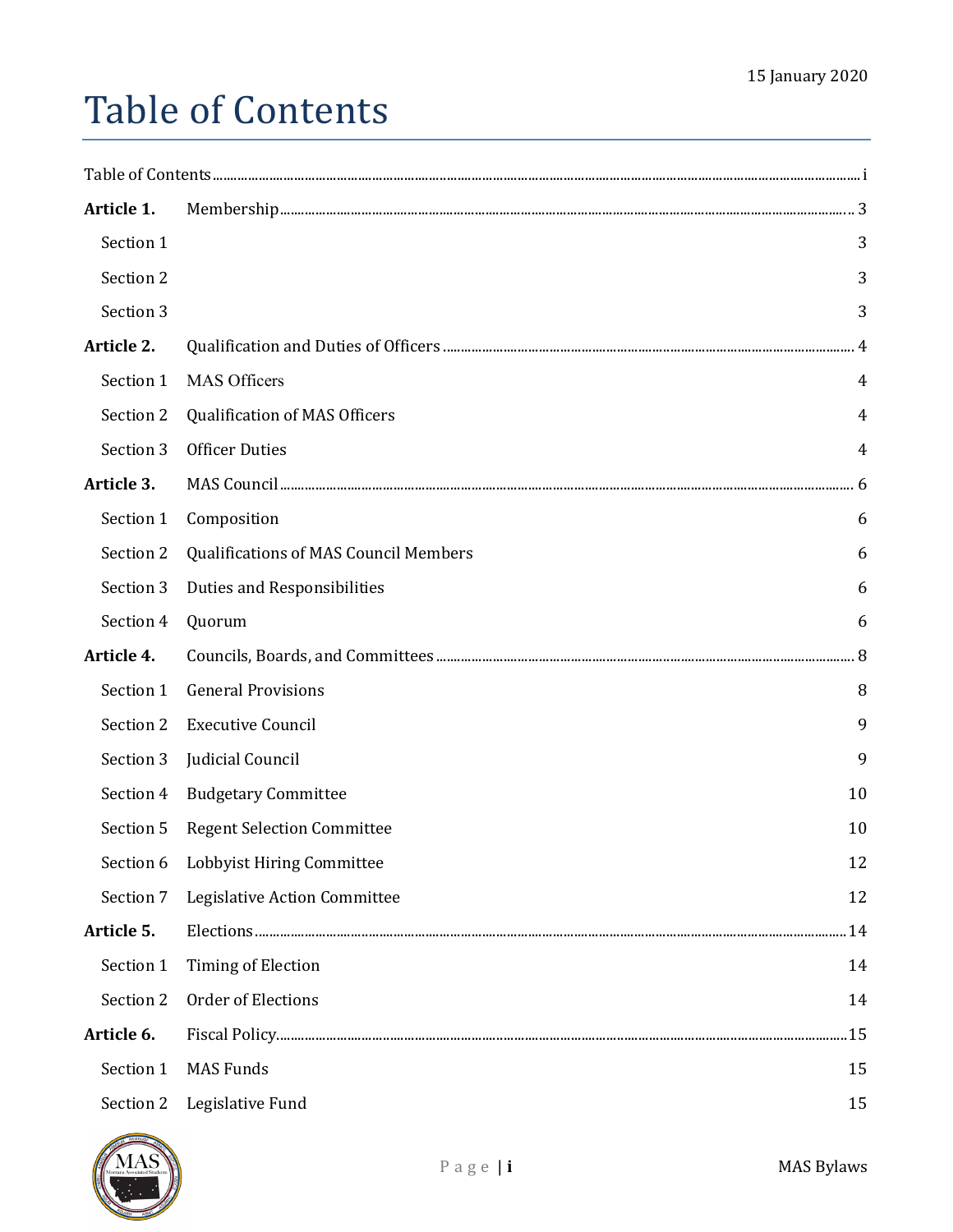|                   | Section 3 Operations and Meetings Fund | 15 January 2020<br>16 |
|-------------------|----------------------------------------|-----------------------|
|                   | Section 4 Recognitions Fund            | 16                    |
|                   | Section 5 Reserve Fund                 | 16                    |
|                   | Section 6 MAS Dues                     | 17                    |
| <b>Article 7.</b> |                                        | 18                    |
| Section 1         | Authority                              | 18                    |
|                   | Section 2 Amendments                   | 18                    |

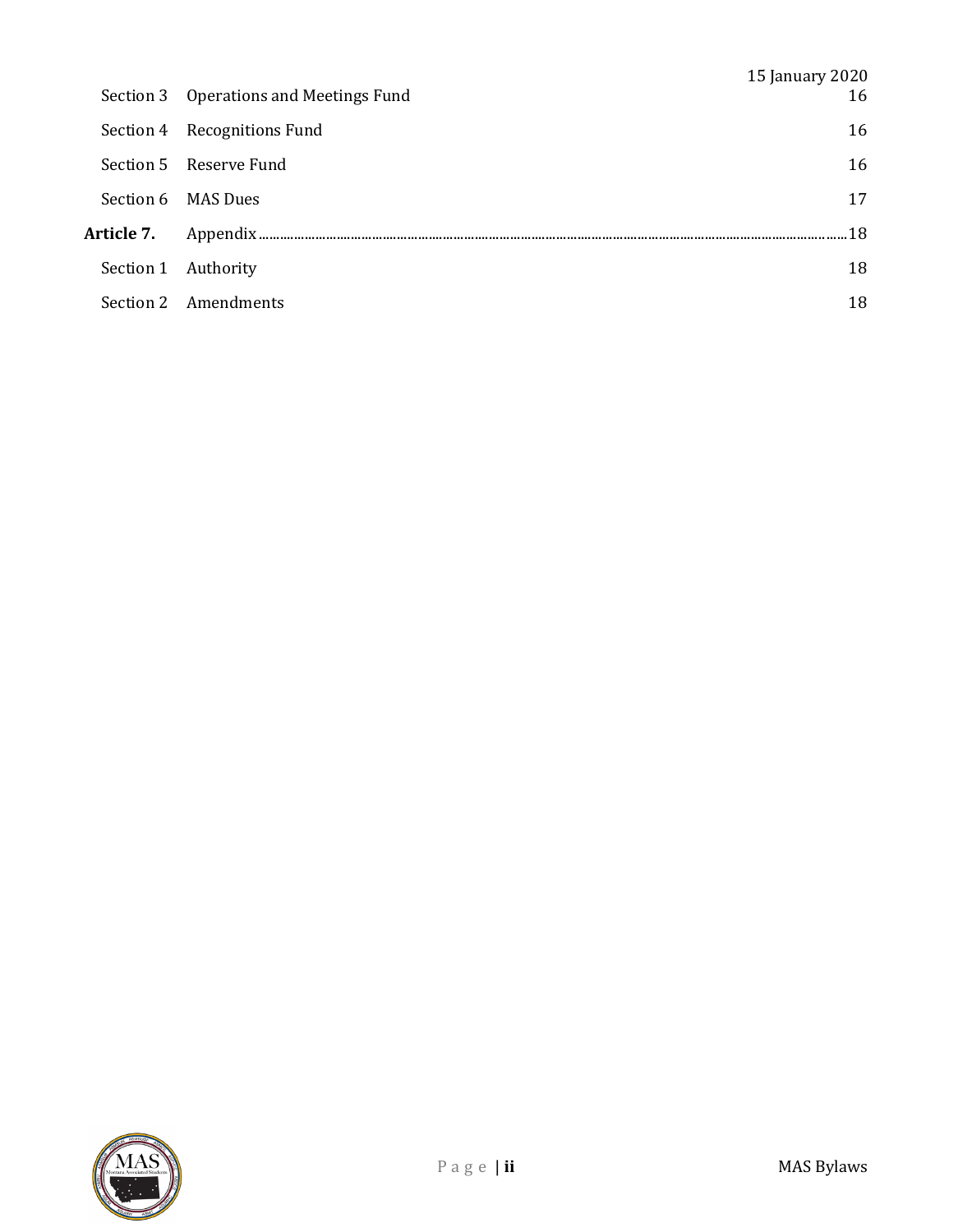# <span id="page-3-0"></span>**Article 1.** Membership

## <span id="page-3-1"></span>Section 1

Definition of Membership: All Montana University Schools, including Tribal colleges, who have paid the membership dues are MAS members.

## <span id="page-3-2"></span>Section 2

Each MUS school participating in MAS shall be represented through their student government President and Vice President with each representative having one vote.

# <span id="page-3-3"></span>Section 3

Schools that have arranged with the MAS Treasurer for alternative payments are still active members of MAS as long as this is satisfactory with the Treasurer.

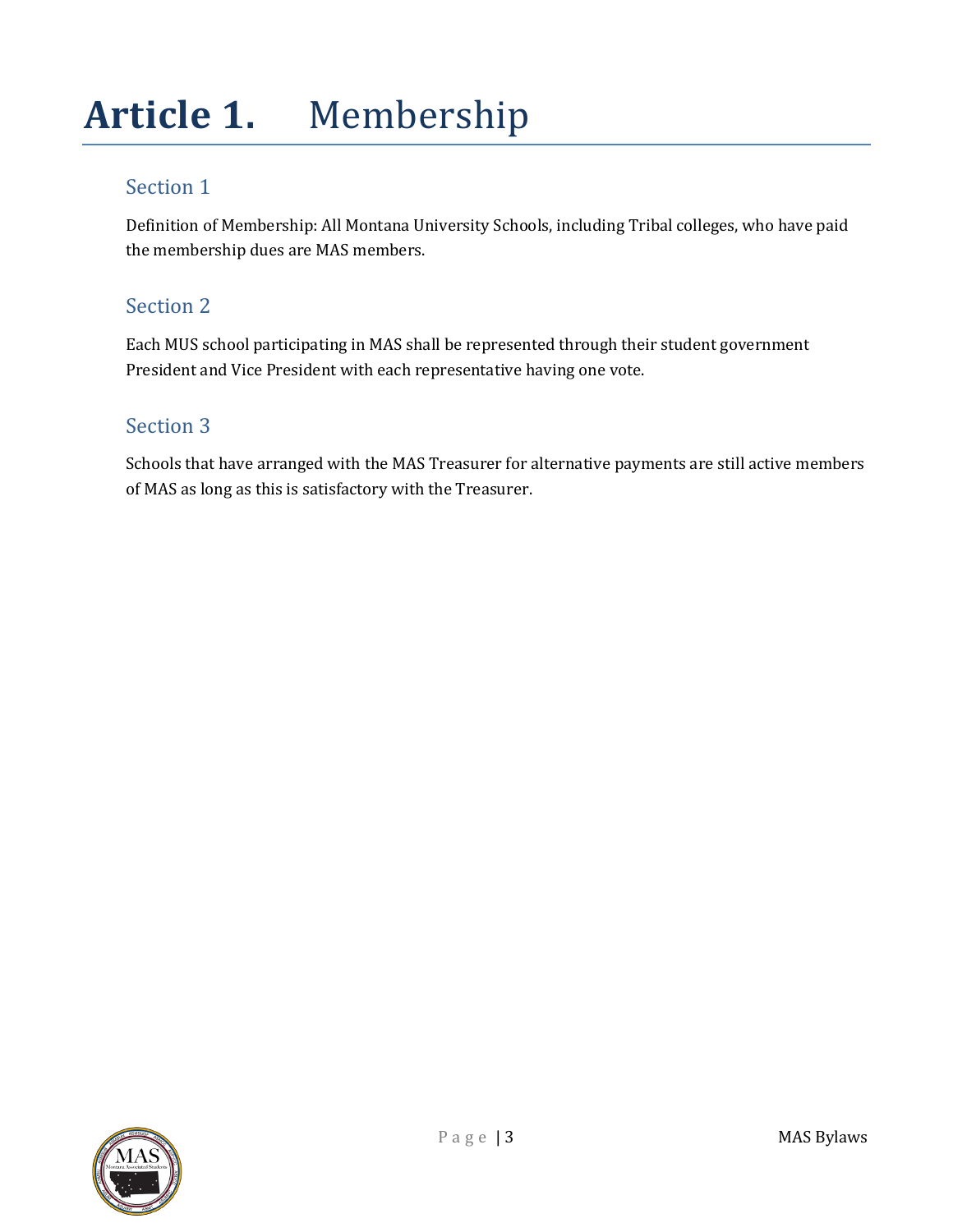# <span id="page-4-0"></span>**Article 2.** Qualification and Duties of **Officers**

#### <span id="page-4-1"></span>Section 1 **MAS Officers**

MAS officers shall consist of the President, Vice President of External Affairs, Vice President of Internal Affairs, and Treasurer

#### <span id="page-4-2"></span>Section 2 **Qualification of MAS Officers**

All officers of MAS shall either be a Student Government President or Vice President at a MUS school

#### <span id="page-4-3"></span>Section 3 **Officer Duties**

All officers must carry out their duties as listed in the constitution.

- A. President
	- 1. The President shall be the official spokesperson for MAS;
	- 2. All meetings shall be chaired by the President;
	- 3. During legislative years, the MAS lobbyist shall report to the MAS President; and,
	- 4. The President shall serve as the official liaison to the student regent and will contact them before each Board of Regents meeting to discuss any pertinent issues being brought before the Regents.
- B. Vice President of External Affairs (VPEA)
	- 1. The VPEA shall be responsible for all communication outside of MAS including but not limited to: Press, Regents, and the Office of the Commissioner of Higher Education;
	- 2. The VPEA is responsible for submitting any item MAS wishes to be on the Board of Regents Agenda in accordance with the Board of Regents Meeting Agenda Handbook Procedure and Guidelines; and,
	- 3. The VPEA is responsible for creating a quarterly newsletter, and press releases and distributing these materials outside of the organization.
- C. Vice President of Internal Affairs (VPIA)
	- 1. The VPIA shall be responsible for the creation and distribution of MAS agendas and minutes; The VPIA shall take minutes during meetings and upload minutes to the MAS website after approval;
	- 2. The VIPA will set the time and location of MASs meetings and notify all members of the meeting time 1 week prior to the meeting;
	- 3. The VIPA will organize a fall retreat including all member institutions during the Fall semester; and,

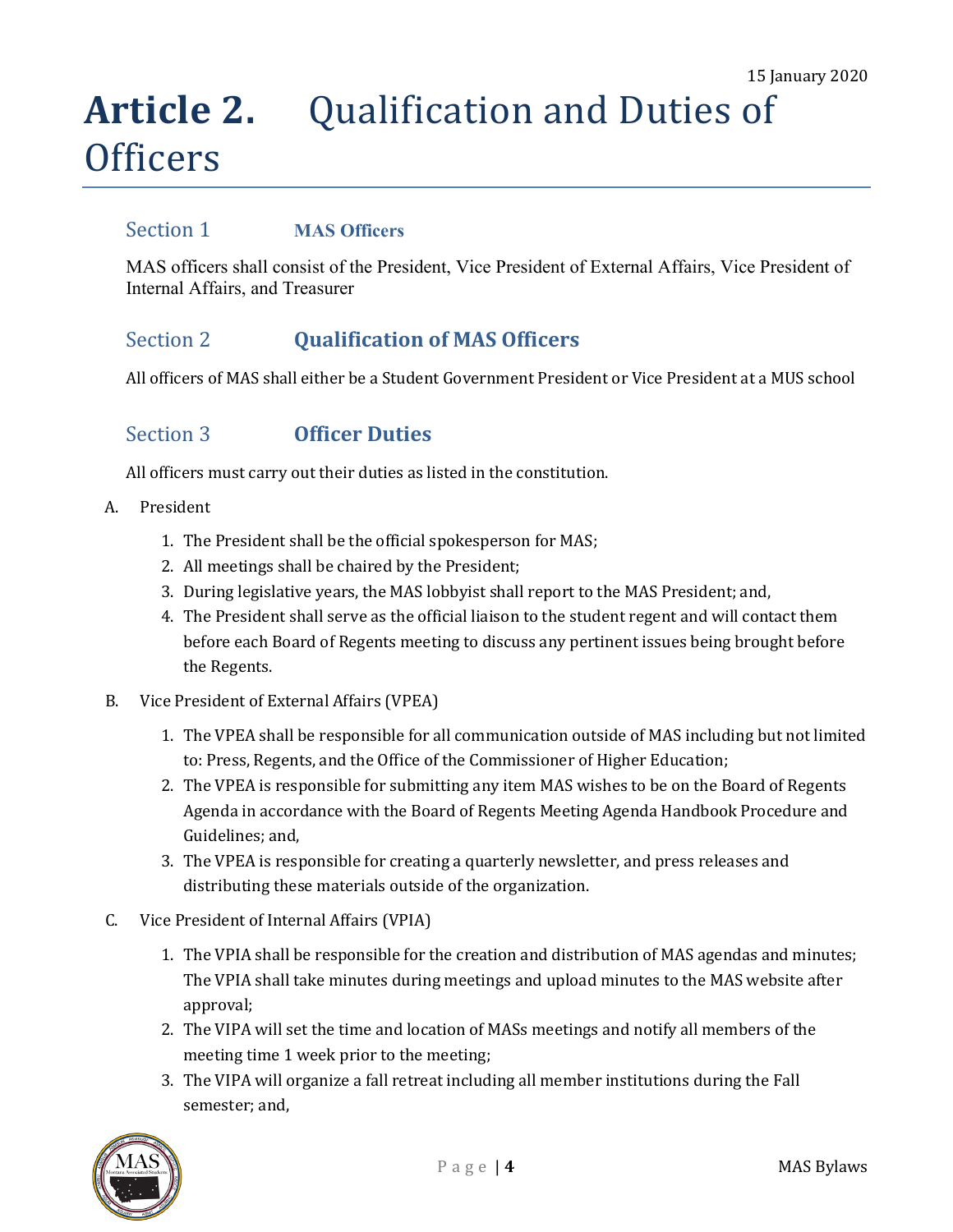- 4. The VPIA shall oversee, track, and communicate with the task forces progress on their projects and will update all MAS members monthly.
- D. Treasurer
	- 1. The Treasurer is responsible for the collection and distribution of all MAS funds as well as the MAS expenditures, income, and annual budgets.

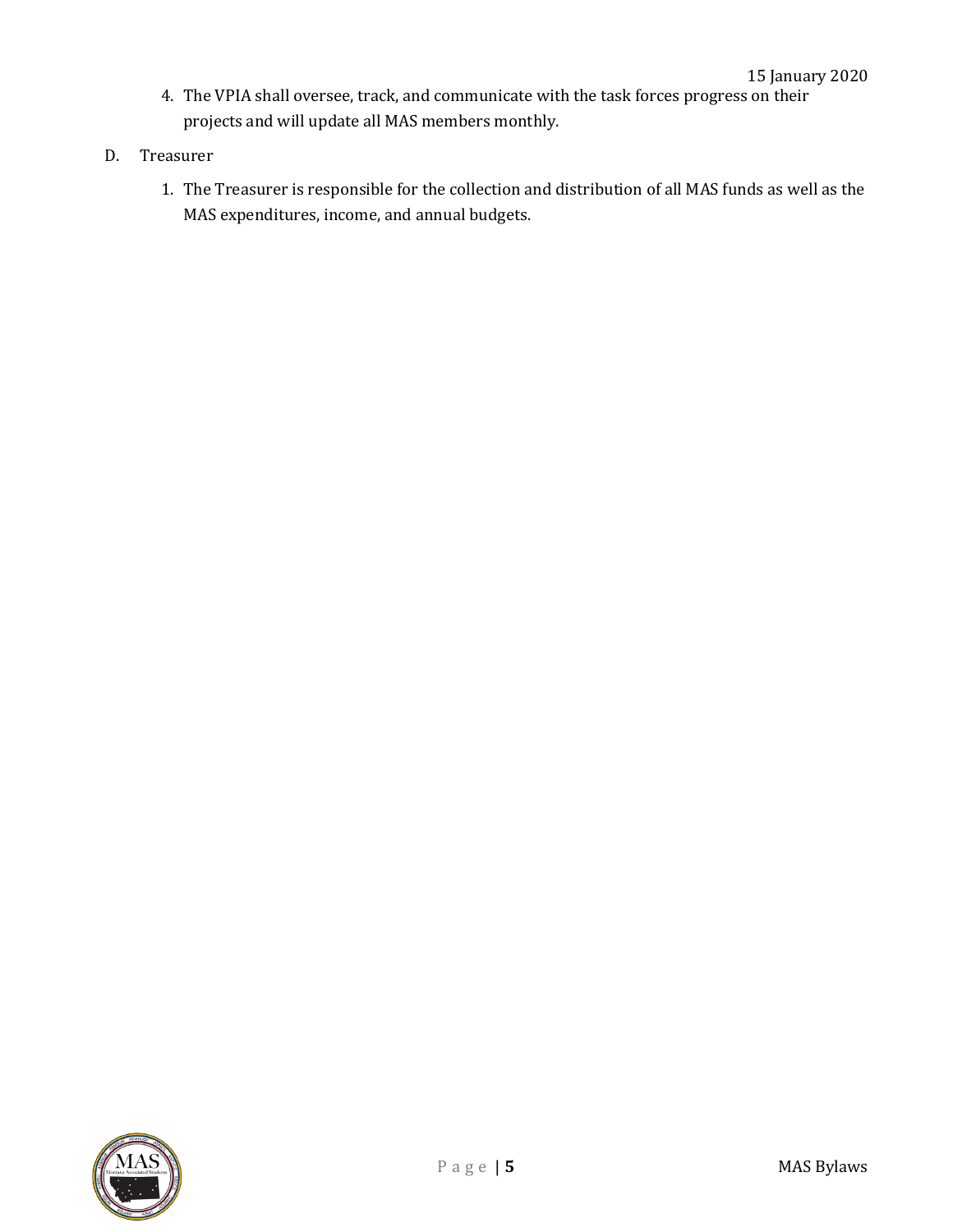# <span id="page-6-0"></span>**Article 3.** MAS Council

### <span id="page-6-1"></span>Section 1 **Composition**

The composition of the MAS Council shall be the Student Body Presidents and Vice Presidents of each MUS school that pay annual MAS dues.

## <span id="page-6-2"></span>Section 2 **Qualifications of MAS Council Members**

- A. All MAS Council Members must meet qualifications in Article II, Section A of the MAS Constitution.
- B. MAS Council members must be members of their student government and MUS students through the duration of their term.

## <span id="page-6-3"></span>Section 3 **Duties and Responsibilities**

- A. The MAS Council shall be responsible for nominating and electing executives of MAS as per Article V of the MAS Bylaws.
- B. The MAS Council shall set and approve any changes to the membership dues of MAS.
- C. The MAS Council shall approve all MAS policies.
- D. Administrator of the year award.
	- 1. At the May Board of Regents meeting, this honor shall be presented to the recipient during public comment.
	- 2. The recipient shall be nominated by any MAS members and will require a majority approval vote at a MAS Council meeting between the March and May Board of Regents.
	- 3. The recipient shall be judged on their ability to champion student issues, show a willingness to include students throughout the entire decision-making process on their campus, and must also show a commitment to listening to student concerns with the goal of understanding their concerns.

#### <span id="page-6-4"></span>Section 4 **Quorum**

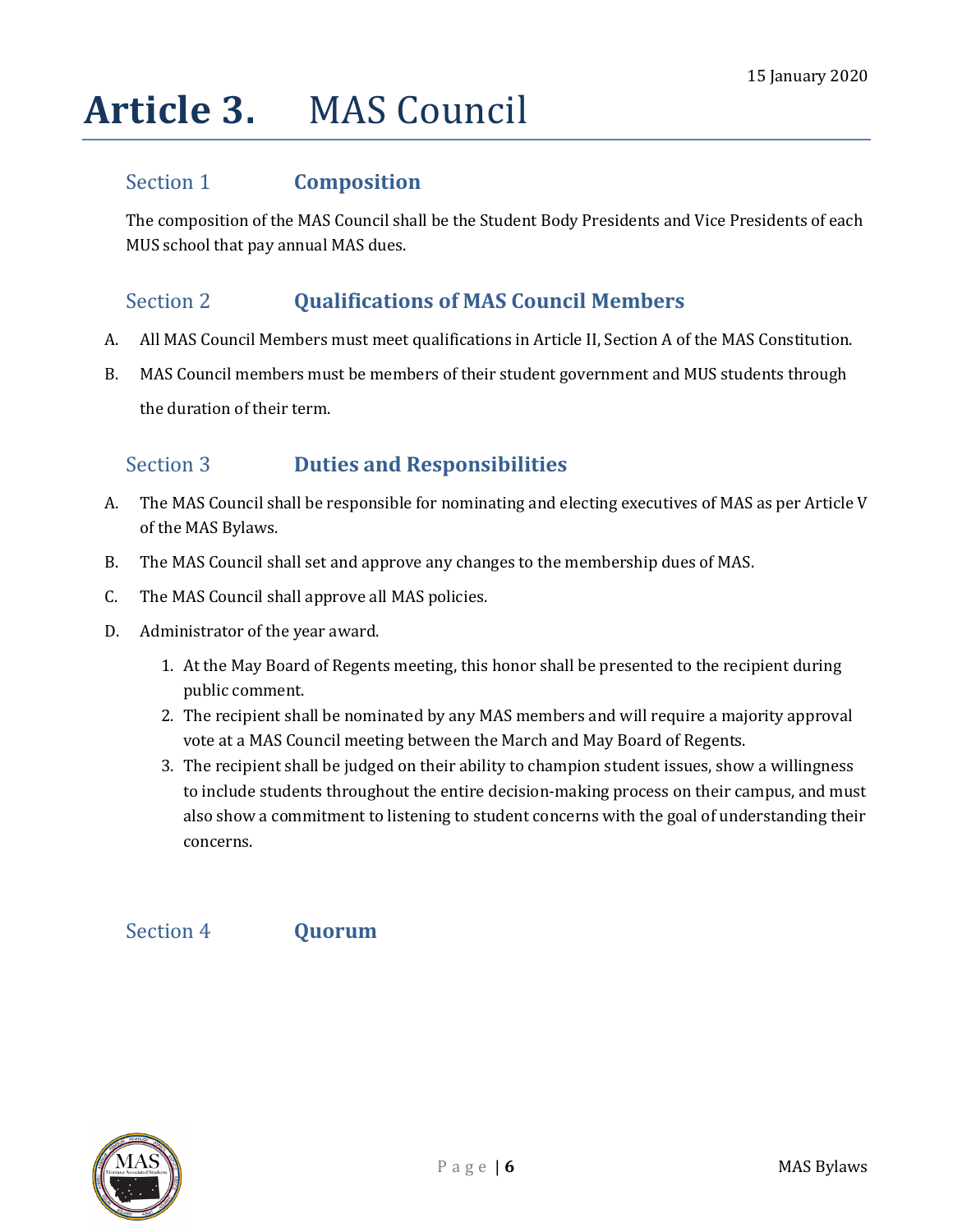#### A. Meeting Conduct

All MAS councils, boards, and committees (CBCs) shall adhere to the following rules:

- 1. The quorum shall be a majority of the voting members;
- 2. All meetings shall allow time for public comment; and,
- 3. The meeting shall be open to the public in accordance with MCA 2-3-203.

#### B. Quorum

- 1. A quorum shall be a simple majority of due paying member institutions. Meetings at which the President or Vice President of any given student association cannot be present, A representative with delegated authority to represent that organization may attend. Such representatives, while representing their respective President and Vice President, shall be considered as a member of MAS with full rights and privileges granted by the MAS constitution, and whose presence at meetings will count toward quorum of the body.
- C. Chair's Duties
	- 1. Set and distribute meeting agendas;
	- 2. Vote only to break a tie;
	- 3. Ensure fairness and order; and,
	- 4. Record and distribute meeting minutes of all formal meetings.
- D. Executive Session
	- 1. Executive session is closed to the public.
	- 2. Prior to convening in executive session the chair shall announce the rationale that forms the legal basis for the executive session.
	- 3. Executive session shall only be conducted to address confidential personnel issues. Executive session shall not be called if the person being discussed wishes to have an open meeting.
	- 4. Any CBC may go into executive session at any time.
	- 5. No public record shall be kept of executive session business.
	- 6. Executive session shall be conducted according to MCA 2-3-203.
	- 7. MCA 2-3-203 shall supersede Section 5-4 in case of conflict with these Bylaws.

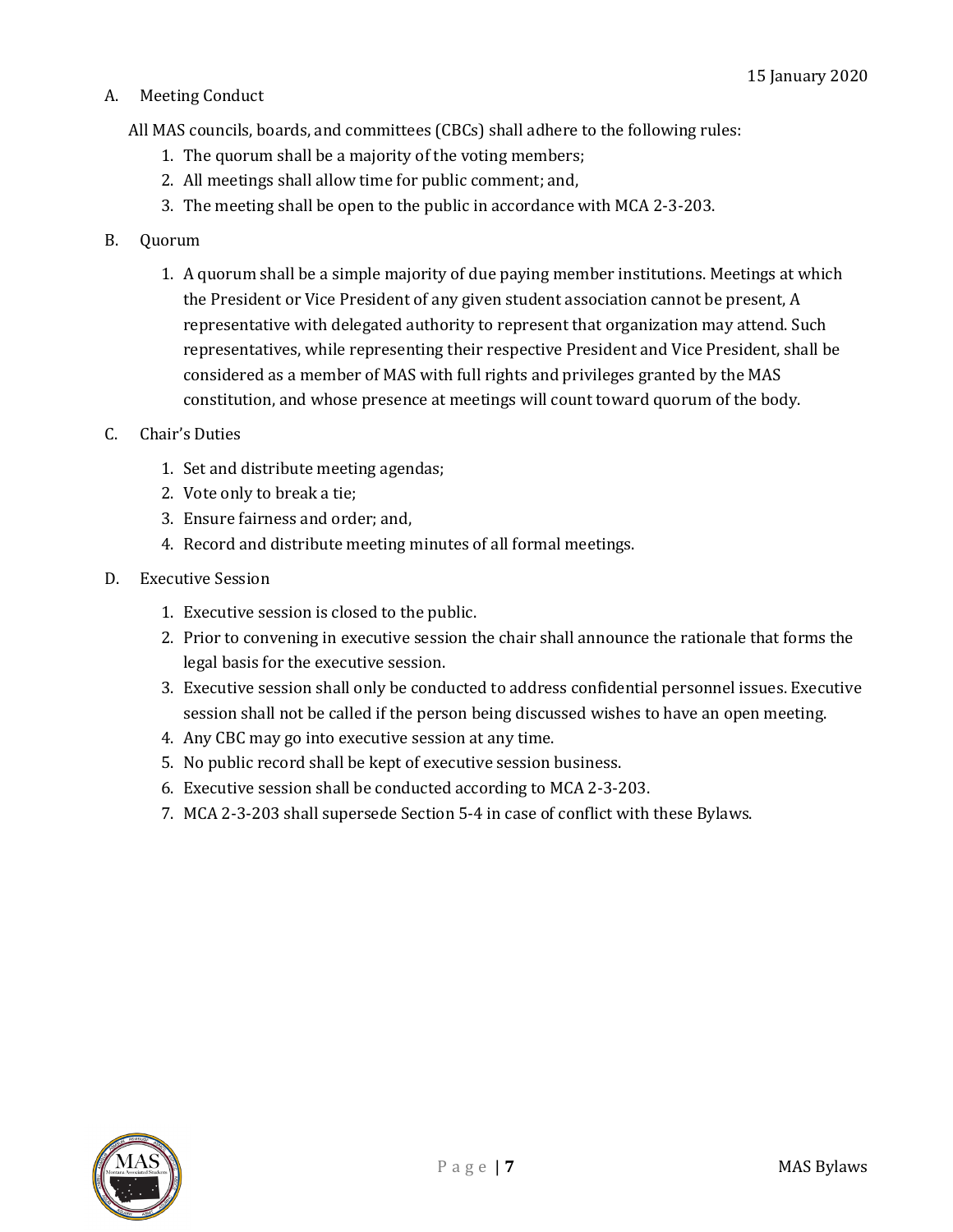# <span id="page-8-0"></span>**Article 4.** Councils, Boards, and Committees

### <span id="page-8-1"></span>Section 1 **General Provisions**

- A. Definitions
	- 1. Council Participates in governance
	- 2. Boards Decision-making function
	- 3. Committee Ongoing advisory function
	- 4. Special Committee Specific charge to accomplish a task in a specified amount of time
	- 5. Task Force Informal group created to accomplish a specific task
- B. Meeting Conduct

All MAS councils, boards, and committees (CBCs) shall adhere to the following rules:

- 1. The quorum shall be a majority of the voting members;
- 2. All meetings shall allow time for public comment; and,
- 3. The meeting shall be open to the public in accordance with MCA 2-3-203.
- C. Quorum
	- 1. Quorum shall consist of a simple majority of voting members or their delegates as defined in the MAS constitution.

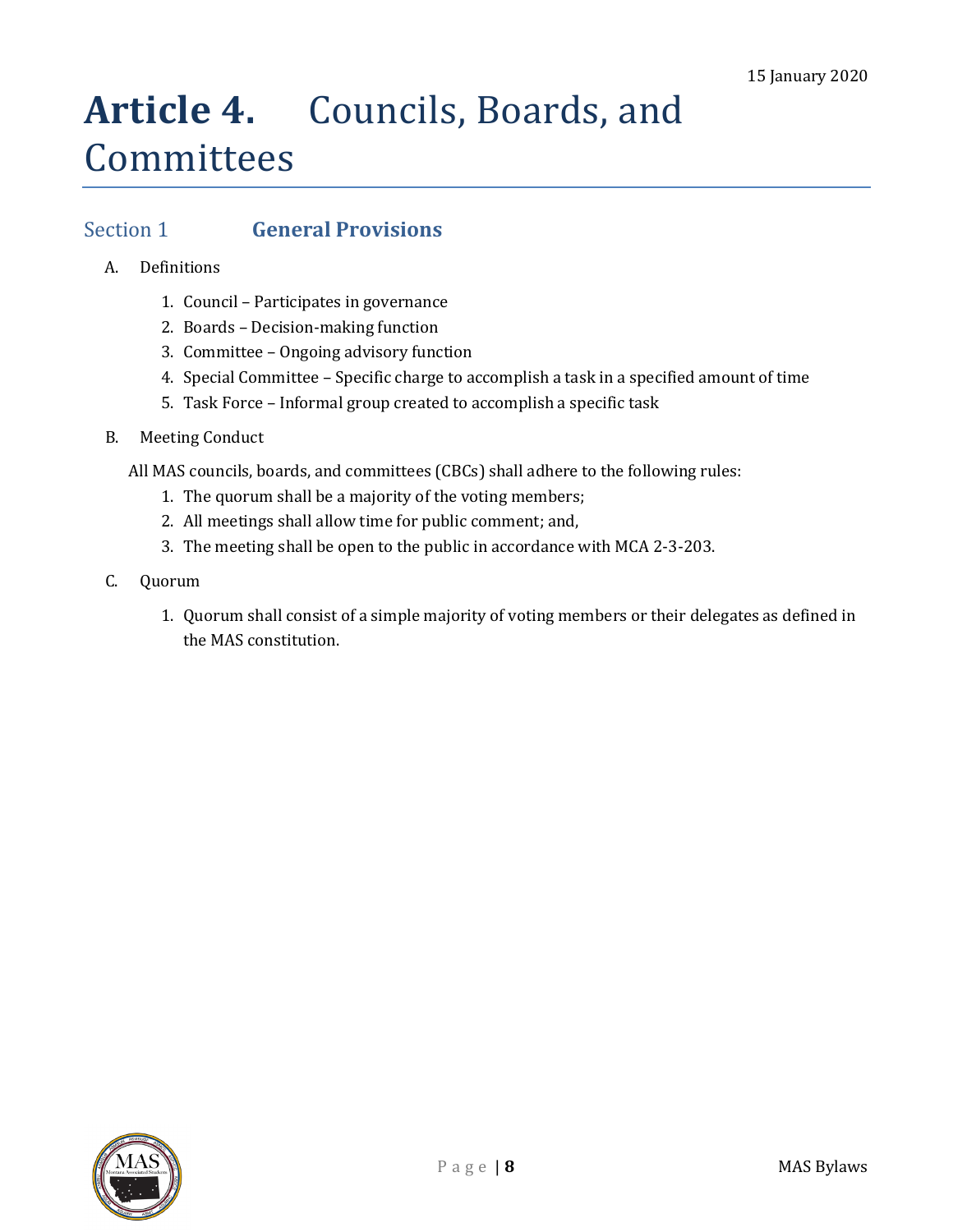- D. Chair's Duties
	- 1. Set and distribute meeting agendas;
	- 2. Vote only to break a tie;
	- 3. Ensure fairness and order; and,
	- 4. Record and distribute meeting minutes of all formal meetings.
- E. Executive Session
	- 1. Executive session is closed to the public.
	- 2. Prior to convening in executive session the chair shall announce the rationale that forms the legal basis for the executive session.
	- 3. Executive session shall only be conducted to address confidential personnel issues. Executive session shall not be called if the person being discussed wishes to have an open meeting.
	- 4. Any CBC may go into executive session at any time.
	- 5. No public record shall be kept of executive session business.
	- 6. Executive session shall be conducted according to MCA 2-3-203.
	- 7. MCA 2-3-203 shall supersede Section 5-4 in case of conflict with these Bylaws.
- F. Appointments
	- 1. Initial appointments to MAS boards and committees shall take place during the fall semester.
	- 2. Filing of vacant positions will occur through the same process as an initial appointment at any MAS Council meeting one week after the vacancy occurs.

#### <span id="page-9-0"></span>Section 2 **Executive Council**

- A. Meeting schedule
	- 1. The Executive Council shall meet weekly throughout the fall and spring semesters.
- B. Composition
	- 1. The voting membership of the Executive Council shall consist of the President, the Vice President of Internal Affairs, the Vice President of External Affairs, and the Treasurer.
	- 2. The Student Regent shall serve as a non-voting, ex-officio member.
- C. Duties
	- 1. The Administrative Council shall:
		- (i) Prepare all MAS agendas and schedule all MAS calls and meetings; and,
		- (ii) Discuss general MAS issues as needed; and,
		- (iii) Provide a forum for discussion about all issues pertaining to MAS.

#### <span id="page-9-1"></span>Section 3 **Judicial Council**

A. Composition

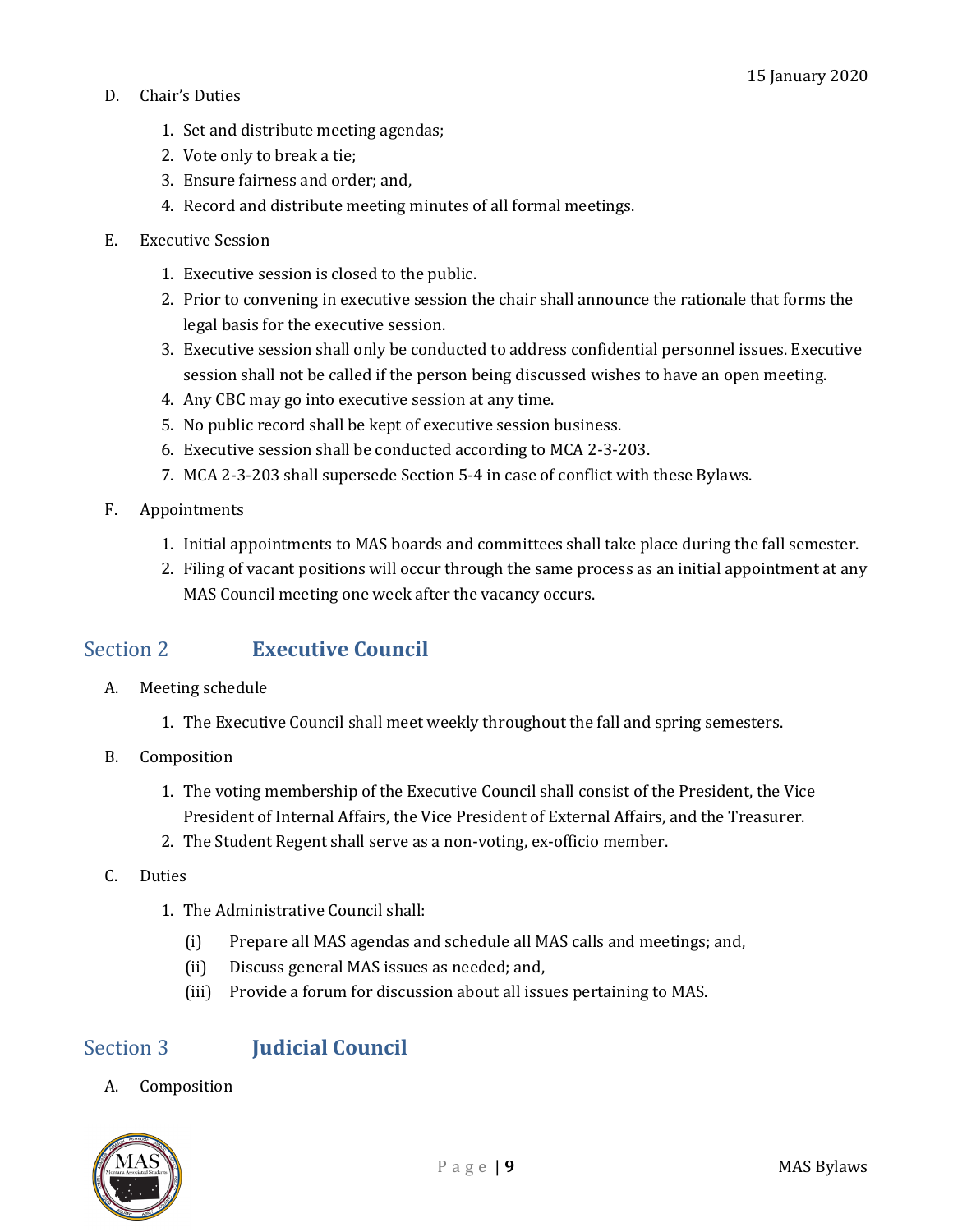- 1. The voting membership of the Judicial Council shall consist of one non-MAS representative from each MAS member institution.
- 2. The Judicial Council shall elect a chair from its membership.
- B. Duties
	- 1. The Judicial Council shall:
		- (i) Serve as the adjudicating body if a complaint is raised that MAS, or a member of MAS has violated the MAS bylaws or constitution.

## <span id="page-10-0"></span>Section 4 **Budgetary Committee**

- A. Meeting Schedule
	- 1. The Budgetary Committee shall convene in the spring of odd years before the March regents meeting. The Budgetary Committee may be convened on an as needed basis by a majority vote of the MAS council.
- B. Composition
	- 1. The membership of the Budgetary committee shall consist of three MAS members appointed by the MAS council; one from a flagship school, one from a four year non-flagship school, and one from a two year school. The MAS Treasurer shall serve as the non-voting chair and will vote only to break ties.
- C. Duties
	- 1. The Budgetary Committee shall:
		- (i) Submit recommendations to the MAS council for MAS biannual dues and budget by April 15th of the year it convenes.
		- (ii) Make recommendations to MAS on an as needed basis to address budgetary shortfalls and other budgetary issues.
	- 2. All recommendations of the Budgetary Committee must be ratified by a majority vote of the MAS council.

## <span id="page-10-1"></span>Section 5 **Regent Selection Committee**

- A. Meeting Schedule
	- 1. The Regent Selection Committee shall convene no later than February 15th.
- B. Composition
	- 1. The membership of the Regent Selection Committee shall consist of three MAS members appointed by the MAS council; one from a flagship school, one from a four year non-flagship school, and one from a two year school. The MAS President shall serve as the non-voting chair and will vote only to break ties.

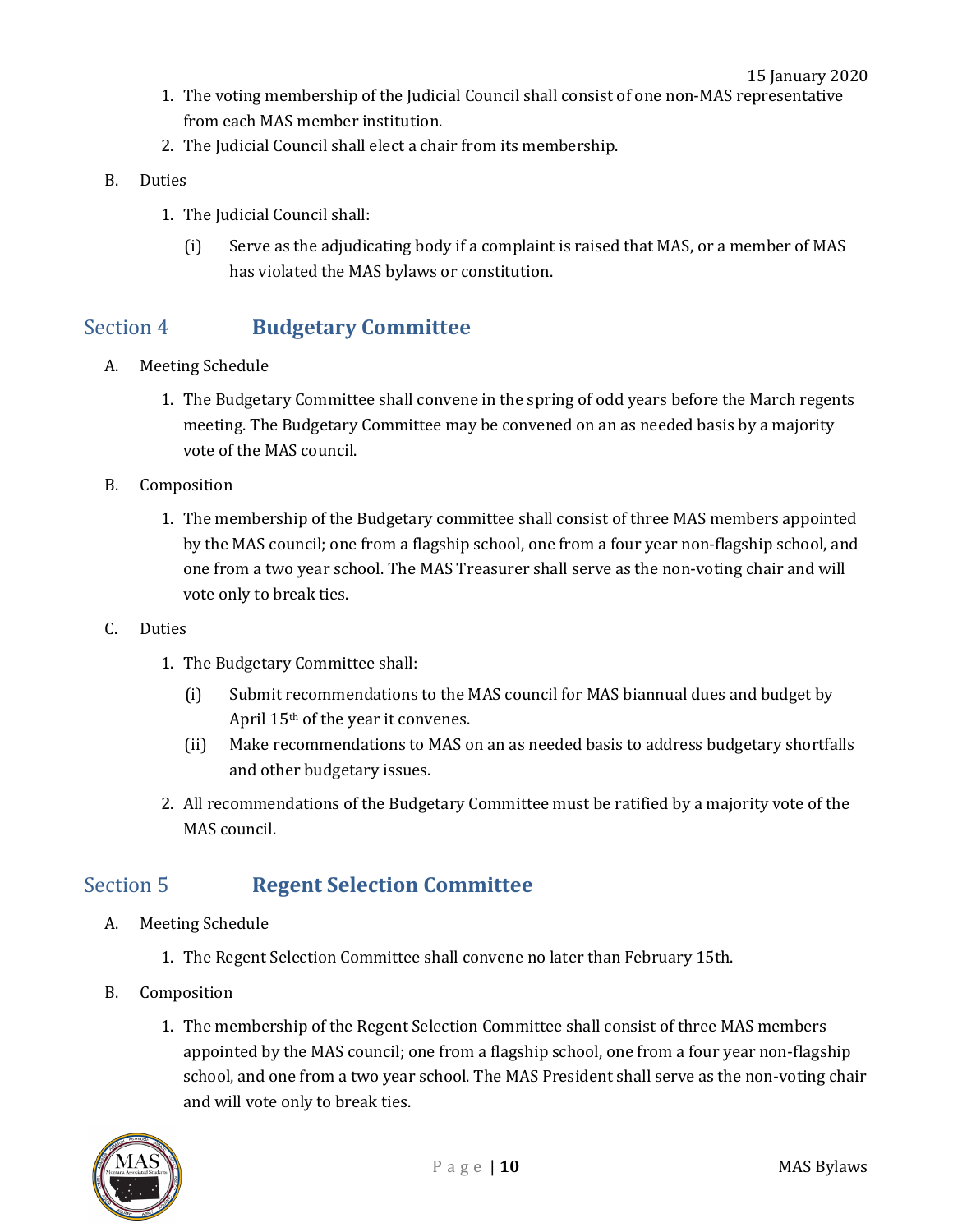- 2. The Student Regent shall serve as a non-voting, ex-officio member.
- 3. No individual applying for Student Regent may serve on or chair the Regent Selection Committee. If the MAS President applies to become Student Regent, the chairing duties will be passed first to the VPEA, then to the VPIA, then to any member of MAS confirmed by a majority vote of the MAS Council.

#### C. Duties

- 1. The Regent Selection Committee shall:
	- (i) Coordinate advertising and recruitment efforts for Student Regent applications.
	- (ii) Ensure each student government has all of the correct Regent application materials and that they're marketing the application on their respective campuses.
	- (iii) Review application materials after the submission deadline and make nomination recommendations to the MAS Council.
	- (iv) Receive and review any complaints regarding the application process to determine if corrective steps need to be taken.
- 2. All recommendations of the Regent Selection Committee must be ratified by a majority vote of the MAS council.
- D. Selection Criteria
	- 1. Regent applications shall consist of:
		- (i) Cover Letter;
		- (ii) CV or Resume;
		- (iii) Personal statement on candidate's main goal should they receive the position; and,
		- (iv) Four letters of recommendation, at least one of which must be from a student.
	- 2. Student government experience and experience with the Montana Board of Regents shall be considered but shall not be viewed as superior to analogous experience a candidate may have with a different organization or in a different capacity.
	- 3. These criteria shall be reflected on the OCHE website regarding student regent applications.
- E. Timeline
	- 1. MAS and all member campuses must begin publicizing student regent applications by the end of the last week of February.
	- 2. Regent applications must be emailed to the MAS Gmail by 5pm on March 31st.
		- (i) It is at the discretion of the Regent Selection Committee Chair, in consultation with the committee, to accept late submissions or materials.
	- 3. The Regent selection committee must forward its recommendations to MAS no later than the end of the second week of April.
	- 4. MAS must vote to finalize nominations during the next meeting of the MAS Council after recommendations are received.

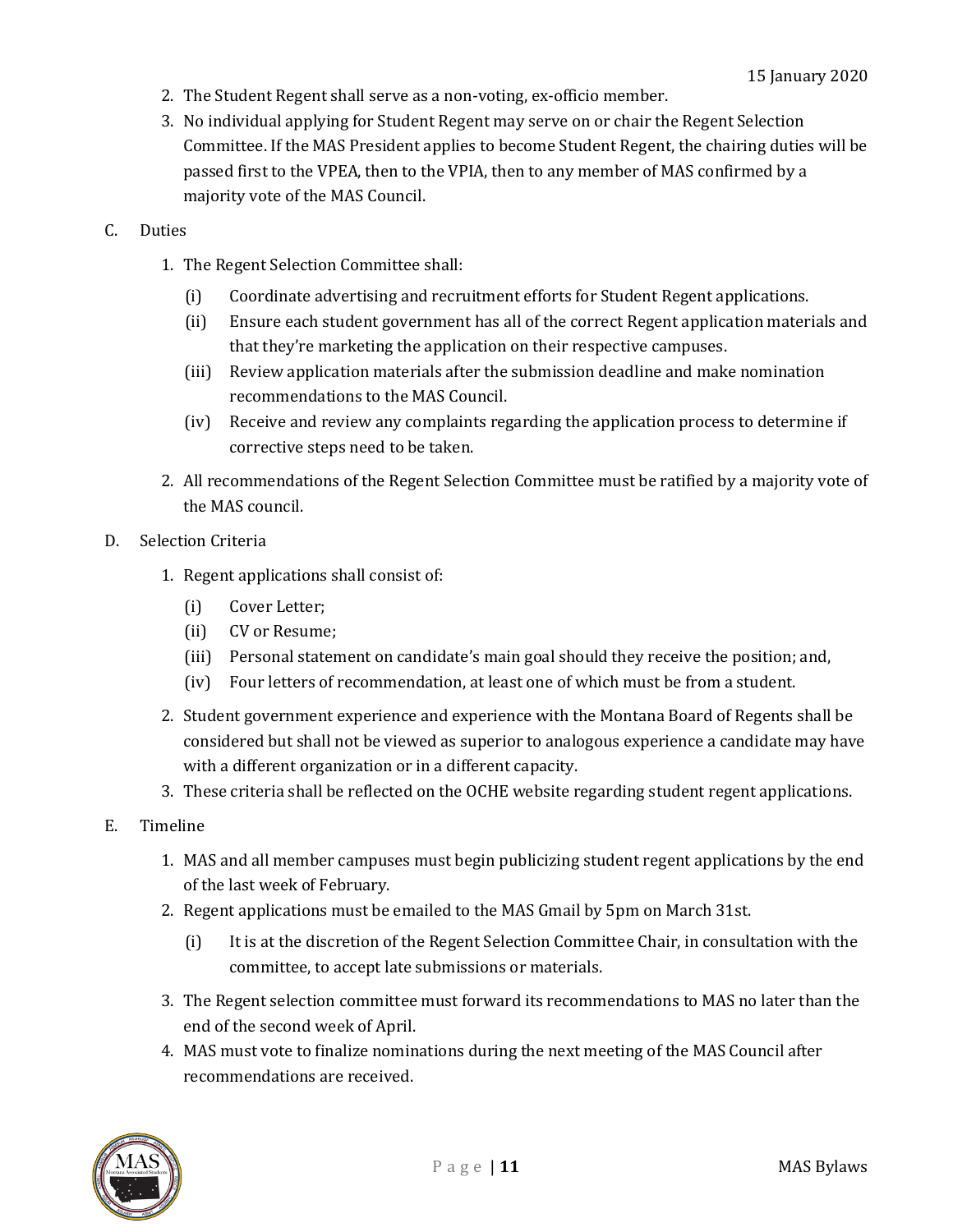## <span id="page-12-0"></span>Section 6 **Lobbyist Hiring Committee**

- A. Meeting Schedule
	- 1. The Lobbyist Hiring Committee shall convene at the September Regents meeting immediately following appointments.
- B. Composition
	- 1. The membership of the Lobbyist Hiring Committee will consist of four members elected by the MAS council. The MAS President shall serve as the non-voting chair and will vote only to break ties.
	- 2. No individual applying for Student Lobbyist may serve on or chair the Lobbyist Hiring Committee.

#### C. Duties

- 1. The Lobbyist Hiring Committee shall:
	- (i) Coordinate advertising and recruitment efforts for Student Lobbyist applications.
	- (ii) Ensure Lobbyist applications are publicized on each individual campus.
	- (iii) Review application materials after the submission deadline and make finalist nominations to the MAS Council.
	- (iv) Receive and review any complaints regarding the application process to determine if corrective steps need to be taken.
- 2. Finalist must be voted on by the MAS Council for final selection.

## <span id="page-12-1"></span>Section 7 **Legislative Action Committee**

- A. Meeting Schedule
	- 1. The Legislative Action Committee shall convene in legislative years.
- B. Composition
	- 1. The membership of the Legislative Action Committee will consist of four members elected by the MAS council. The MAS Vice-President of external affairs shall serve as the non-voting chair and will vote only to break ties.
	- 2. The MAS lobbyist shall serve as an ex-officio, non-voting member.
- C. Duties
	- 1. The Legislative Action Committee shall:
		- (i) Track Bills pertaining to MAS' legislative priorities.
		- (ii) Be responsible for making lobbying decisions should such decisions be required on short notice and therefore cannot be brought before MAS Council. These decisions must be confirmed by the MAS President before MAS is able to carry any action out

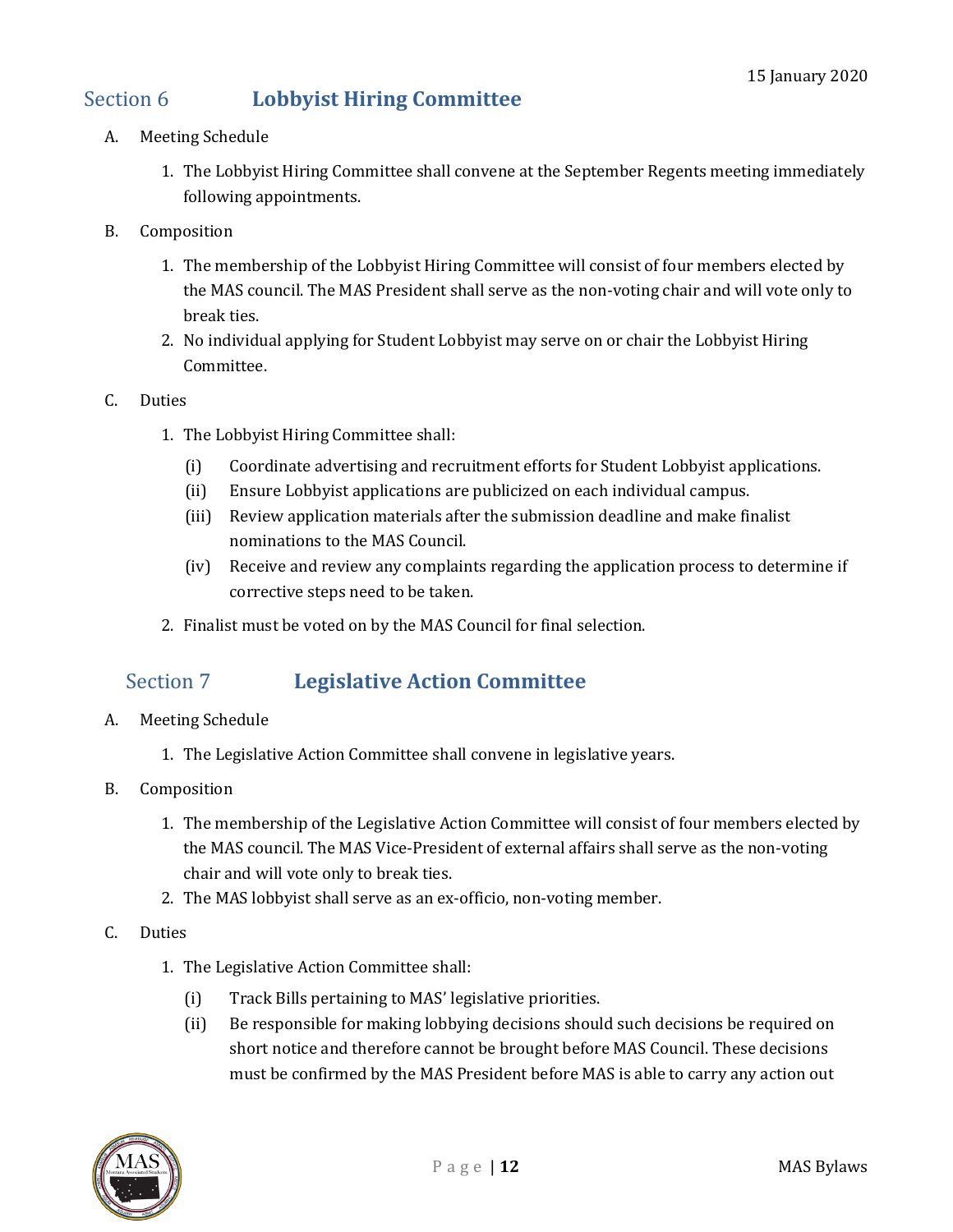related to the decisions. All such decisions must be ratified by the MAS Council at their next meeting.

(iii) The committee shall be charged with planning and preparation of any significant MAS legislative efforts.

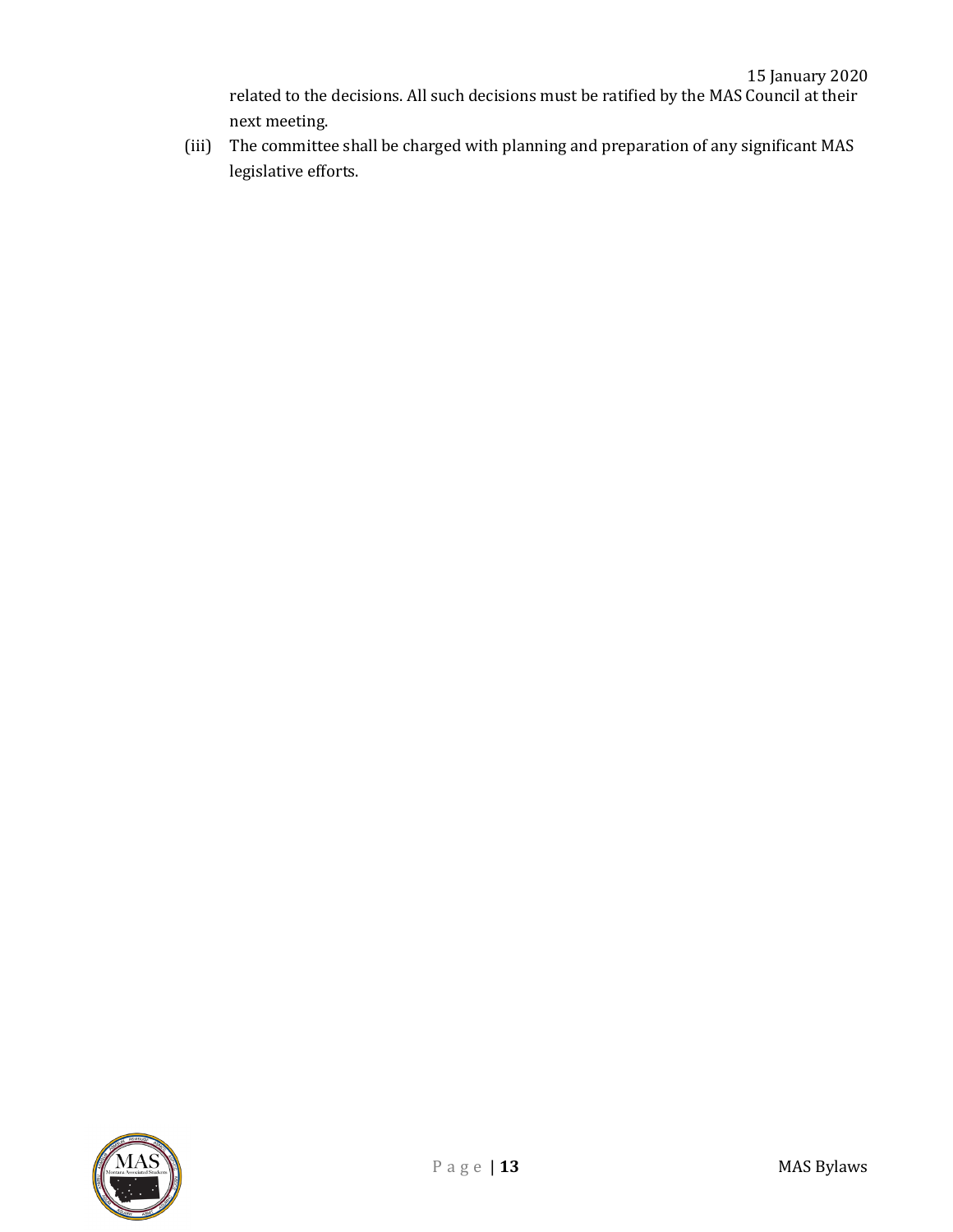# <span id="page-14-0"></span>**Article 5.** Elections

# <span id="page-14-1"></span>Section 1 **Timing of Election**

<span id="page-14-2"></span>A. Elections for MAS officers shall take place during the May meeting following Board of Regents.

# Section 2 **Order of Elections**

A. The order of elections shall go: President, Vice President of External Affairs, Vice President of Internal Affairs, and Executive Treasurer. Any MAS member is eligible to run for multiple offices during the same election cycle but can only hold one executive position during their term.

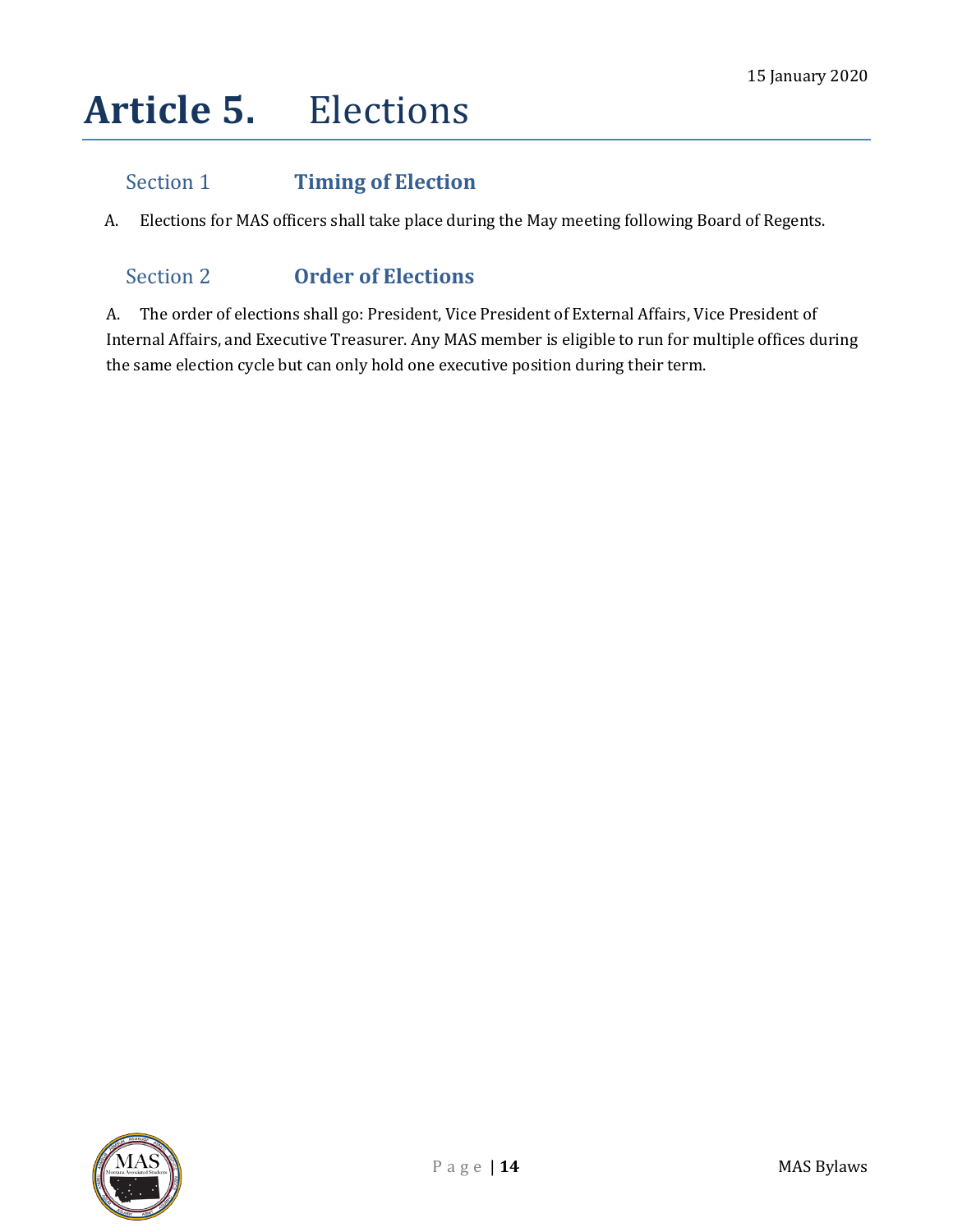# <span id="page-15-0"></span>**Article 6.** Fiscal Policy

#### <span id="page-15-1"></span>Section 1 **MAS Funds**

A. MAS dues are allocated to the:

- 1. Legislative Fund;
- 2. Operations and Meeting Fund;
- 3. Recognitions Fund; and
- 4. Reserve Fund.

B. The allocation of MAS dues to each fund shall be assigned by the MAS Council, taking into consideration the recommendation of the MAS Budgetary Committee.

C. The budget for each biennium must be approved by no later than the end of the outgoing MAS meeting at the May Board of Regents.

D. The MAS budget shall be stored in the MAS drive and included in the transition materials for all MAS executive members.

#### <span id="page-15-2"></span>Section 2 **Legislative Fund**

- A. Definition
	- 1. The legislative fund shall consist of those monies allocated for use during the regularly scheduled Montana Legislative session in odd years.
- B. Fund Use
	- 1. Monies in the Legislative Fund may not be used for any activities other than active lobbying during legislative sessions or preparatory work for such activities.
	- 2. Legislative Fund monies may not be spent by the non-legislative year MAS Council, even in preparation for the following legislative session, unless on efforts that could not reasonably be accomplished by the following MAS.
	- 3. Legislative Funds may be reallocated to non-legislative year legislative activities in special circumstances by a 2/3 vote of the MAS Council.
- C. Excess Funds
	- 1. If a program does not use all the allocated funds at the end of the fiscal biennium, all excess funds will be put into the Reserve Fund.

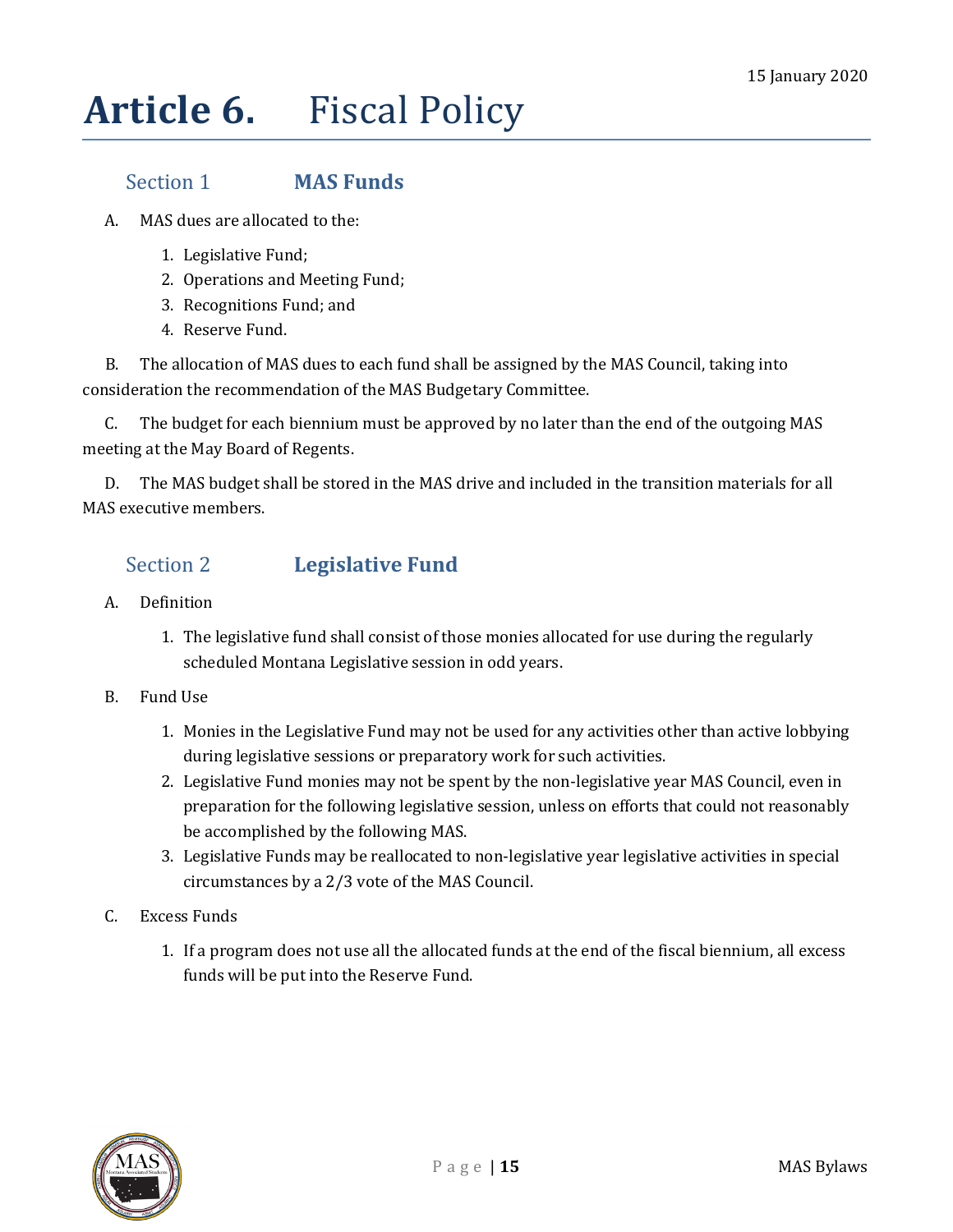#### <span id="page-16-0"></span>Section 3 **Operations and Meetings Fund**

#### A. Definition

- 1. The Operations and Meetings Fund consists of those monies allocated to standard MAS operations.
- B. Fund Use
	- 1. The fund is to be allocated to MAS programs and operations through the biannual budgeting procedures by the Budgetary Committee and MAS Council.
	- 2. The fund shall be used to cover expenses necessary for MAS meetings and operations including, but not limited to, meeting meals, software costs, and meeting materials.
- C. Excess Funds
	- 1. If a program does not use all the allocated funds at the end of the fiscal biennium, all excess funds will be put into the Reserve Fund.

### <span id="page-16-1"></span>Section 4 **Recognitions Fund**

- A. Definition
	- 1. The Recognitions Fund shall consist of all those monies allocated to the Administrator of the Year Award and any other MAS honors to recognize state-wide partners.
- B. Fund Use
	- 1. Monies in the Recognitions Fund shall be used for any materials deemed necessary in recognizing MAS's appreciation of individuals or organization.
	- 2. The monies in the Recognitions fund may not be used to purchase flowers or alcohol and may not be given as cash gifts.
- C. Excess Funds
	- 1. If a program does not use all the allocated funds at the end of the biennium year, all excess funds will be put into the Reserve Fund.

#### <span id="page-16-2"></span>Section 5 **Reserve Fund**

- A. Definition
	- 1. The Reserve Fund is composed of all collected revenues from MAS Dues not earmarked for usage in other programs.
- B. Required Balance
	- 1. The Reserve Fund shall be between \$2000 and \$5000.

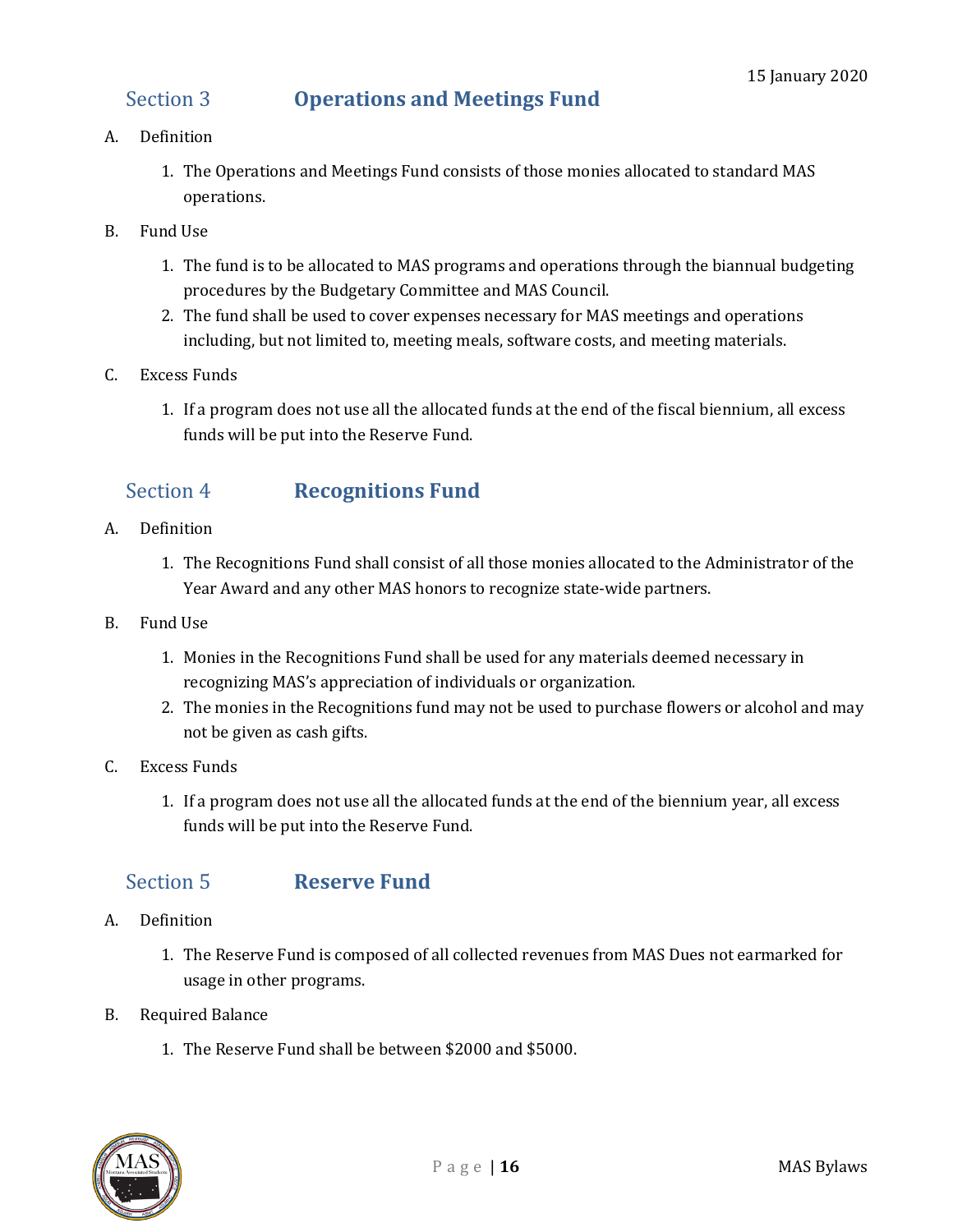- C. Deviation
	- 1. If, at the time MAS dues are set for a fiscal biennium, the balance of the Reserve Fund has exceeded its limits then MAS must adjust dues and expenditures to correct the balance over the following biennium.
- D. Excess Funds
	- 1. All moneys exceeding \$2000 of the total projected MAS expenditures for a biennium may be used for:
		- (i) MAS purchases and expenditures as approved by the MAS Council.

#### <span id="page-17-0"></span>Section 6 **MAS Dues**

A. MAS Dues shall be set biannually through the budgeting process by the MAS Council considering the recommendations of the Budgetary Committee.

- B. Dues shall be set on a tiered system with each tier paying a set amount. The tiers will be set as:
	- 1. Four-Year Flagship Schools
	- 2. Four-Year Non-Flagship Schools
	- 3. Two Year Schools

C. The highest and lowest tiers payed by each school may not be separated by more than a factor of five $(5)$ .

1. Individual schools' dues may be allowed to fall below the lower limit of this restriction if approved by a ¾ vote of the MAS Council.

D. Dues may be upwardly adjusted mid biennium by convening the Budgetary Committee in special session and a 34 vote of the MAS Council.

E. MAS Dues will be due at or before the November Regents meeting unless an extension is granted by a majority vote of the MAS Council.